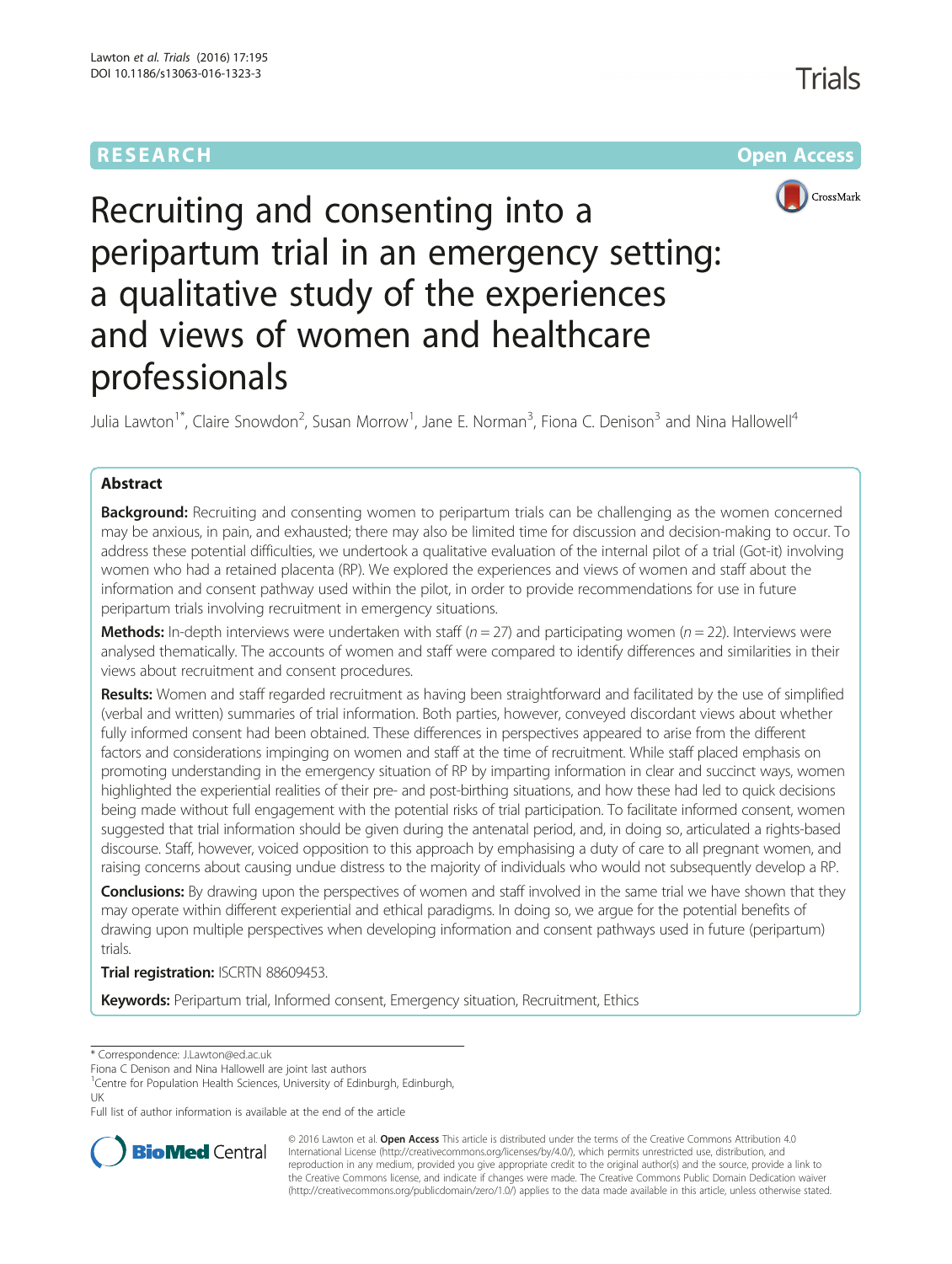## Background

Multicentre randomised trials frequently encounter difficulties meeting their recruitment targets, resulting in extensions to recruitment periods and delays to reporting and implementing findings [[1](#page-13-0), [2\]](#page-13-0). This has led to the development of a substantial body of research that has explored the challenges of recruitment and has demonstrated that recruitment processes can be influenced by a complex mix of factors. For instance, it has been shown that the way in which trial information is presented to potential participants, including the language and terminology used, can shape their understandings of a trial [\[3](#page-13-0)], and can impact on 'opt-in' levels [\[4](#page-13-0), [5](#page-13-0)]. Such research has led to the development of tools to promote effective recruitment processes [[6](#page-13-0)]. Understanding of ways in which the clinical setting of a trial can impact on experiences of decision-making has also increased, with studies highlighting the range of contexts and circumstances in which individuals are asked to consider participation, from emergency settings [\[7](#page-13-0)–[9](#page-13-0)], where decision-making may be deferred [\[10](#page-13-0), [11](#page-13-0)], to those where there is plenty of time for reflection and discussion [[12\]](#page-13-0).

Research suggests that recruitment and informed consent processes can also be influenced by staff perceptions and experiences. For example, staff can find recruitment difficult when there are too many competing demands on their time [\[13](#page-13-0)], and may be reluctant to approach those they perceive as vulnerable [[14](#page-13-0), [15\]](#page-13-0). In addition, staff may decide not to approach some eligible people due to their own lack of equipoise with regards to particular groups or individuals [\[16\]](#page-13-0), or concerns about compromising an ongoing therapeutic relationship [\[17\]](#page-13-0). These kinds of issues, considerations and concerns often prove to be more complex and challenging than anticipated at a trial's outset. Thus, as trials move into new clinical areas and address novel questions, new and unforeseen issues are likely to arise.

It has also been shown that information and consent pathways used in recruitment processes may not necessarily lead to a clear and lasting understanding of a trial's purpose, design and implications [\[18, 19](#page-13-0)]. This has raised concerns about whether fully informed consent can be gained, especially in trials involving recruitment of potentially vulnerable individuals or those who are eager to access resources or treatments, which they cannot afford or cannot access through routine clinical care [[20](#page-13-0)–[23](#page-13-0)].

It has been suggested that recruiting and consenting to peripartum trials can create particular challenges and difficulties because such trials involve approaching women who may be anxious and in pain, and could be experiencing mental, emotional and physical exhaustion [[24\]](#page-13-0). Potential participants may be subject to the effects of analgesics which may further compromise their ability

to understand trial information and, hence, to give fully informed consent [\[25](#page-13-0)–[27\]](#page-13-0). In some intrapartum and peripartum trials there may also only be a very limited time period in which discussion and decision-making can take place due to the time-critical nature of the diagnosis and management of the life-threatening condition being studied [\[24](#page-13-0), [25, 28](#page-13-0)]. These kinds of problems are similar to those identified in neonatal intensive care trials where recruitment can also take place shortly after birth. In this setting, women and their partners have been shown to vary in their reactions to research participation, with some being very clear about their course of action and others describing their struggles with the information they were given and the choices they were required to make [\[29](#page-13-0)].

In recognition of the above and other potential difficulties surrounding recruitment and consenting into perinatal trials, we undertook a qualitative evaluation of the internal pilot of the Got-it trial: a double-blind randomised trial involving women who have a retained placenta. Our key aim was to explore the experiences and views of women and trial staff about the information and consent pathway used within the pilot with close attention paid to the potentially challenging context within which recruitment took place. Our objectives were to provide recommendations that might be used to refine the information and consent processes used in the main Got-it trial; and, to offer insights which could be used to inform the information and consent pathways used in future peripartum trials.

## **Methods**

## The research setting

The Got-it trial is a randomised, placebo-controlled, double-blind, pragmatic UK-wide randomised controlled trial (RCT) involving women who have a retained placenta (RP) recruited from delivery wards in UK maternity hospitals. RP is a major cause of postpartum haemorrhage and affects around 2 % of vaginal deliveries in the UK. It is diagnosed when the placenta is not delivered within 30 minutes following active management or 60 minutes after physiological management followed by active management of the third stage of labour after delivery of the baby [[30\]](#page-13-0). The current definitive management of RP is manual removal of the placenta, which is a surgical procedure requiring trained personnel and an operating theatre [\[30](#page-13-0)]. The aim of the Got-it trial is to determine whether use of glyceryl trinitrate (GTN) spray, as compared to a placebo, can facilitate delivery of the placenta without having to undertake manual or surgical delivery in theatre. GTN is a drug which was originally developed for the prevention and relief of angina attacks. Its side-effects include headache, dizziness, flushing/feeling hot, a drop in blood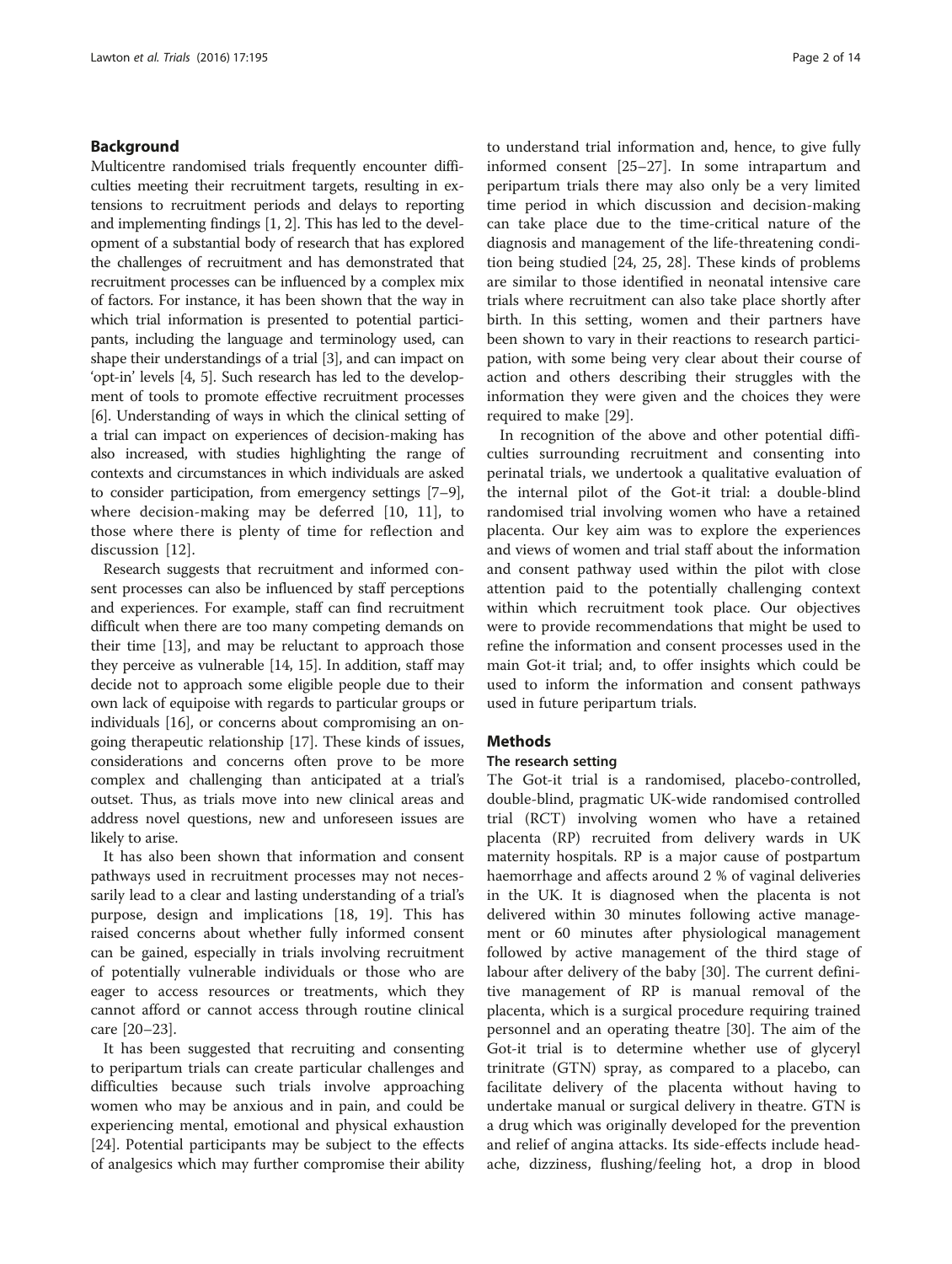pressure or a rise in pulse rate. In the clinical context of RP, it could also affect blood loss due to its primary mode of action as a muscle relaxant.

The trial's inclusion and exclusion criteria are listed in Table 1. During the pilot, once a diagnosis of RP had been made, potential recruits were approached by a delegated and trained member of the clinical or research team. These women were given written information in the form of a one-page summary leaflet accompanied by a detailed participant information sheet. The trial team developed the summary information because it was felt that, due the emotional and/or physical impact of birth, women might find the full information sheet too lengthy and burdensome to read. RP is also a potentially lifethreatening complication with the amount of blood loss increasing the longer a placenta is retained. Provision of summary information was, therefore, also considered appropriate to facilitate timely consent and definitive management of the RP if it was not delivered following administration of the trial drug. Women were also given a verbal explanation of the trial that covered all the elements in the participant information sheet and consent form. Women who gave their consent were randomised to receive GTN or a placebo spray, which they self-administered under their tongue (two puffs). The placebo spray was designed to be identical in taste

Table 1 Trial inclusion and exclusion criteria

Inclusion criteria

Women with a retained placenta

Women aged 16 or over

Women having a vaginal delivery (including women with a previous caesarean section)

Haemodynamic stability (systolic blood pressure more than 100 mmHg and pulse less than 110 beats per min)

Over 14 weeks' gestation

Exclusion criteria

Unable to give informed consent

Suspected placenta accreta/increta/percreta

Multiple pregnancy

Women undergoing an instrumental vaginal delivery in theatre

Allergy or hypersensitivity to nitrates or any other constituent of the formulation

Taken alcohol in the last 24 hours

Concomitant use of phosphodiesterase inhibitors (such as sildenafil, tadalafil, or vardenafil)

Contra-indication due to one of the following: severe anaemia, constrictive pericarditis, extreme bradycardia, incipient glaucoma, glucose-6-phosphate dehydrogenase deficiency, cerebral haemorrhage and brain trauma, aortic and/or mitral stenosis and angina caused by hypertrophic obstructive cardiomyopathy, circulatory collapse, cardiogenic shock and toxic pulmonary oedema

Currently participating in another CTIMP

and appearance to GTN so neither participants nor staff could determine the outcome of randomisation. Women whose placentas were not delivered within 15 minutes were taken to theatre for manual removal of the placenta under regional or general anaesthesia, with the method of anaesthetic being determined by the clinical team and being dependent on the urgency of need for placental delivery.

The trial, as already indicated, comprises two phases: an internal pilot followed by a substantive RCT. The pilot commenced in October 2014 and involved eight sites that entered the pilot in a staggered way. Its purpose was to provide evidence and reassurance of the feasibility and effectiveness of all trial processes, including those relating to recruitment and obtaining informed consent. In order to progress to the substantive RCT, the pilot had to reach a target of 75 recruits within the first 7 months of recruitment. This target was exceeded with 87 women having been recruited by the end of April 2015; very low decliner rates were also reported across the pilot sites, with only six of those approached choosing not to take part. The substantive trial is now underway and is due to be completed in 2017.

#### Qualitative study design

In order to gain multiple perspectives on the information and consent pathway used in the trial's pilot phase, both trial-recruited women, women who declined participation, and recruiting staff were invited to take part in the qualitative study. Data were collected by means of in-depth interviews because these afforded the flexibility needed for participants (staff and women) to raise and discuss issues which they perceived as salient, including those unforeseen at the study's outset [\[31, 32](#page-13-0)]. The use of one-to-one interviews also afforded privacy, allowing participants to share personal experiences and negative views about the trial's recruitment and consent procedures, should they chose to do so. The study employed an iterative approach that entailed simultaneous data collection and analysis [[33\]](#page-13-0). This allowed the areas explored in the interviews to be revised in light of emerging findings. Interviews with women and staff were undertaken in parallel, enabling issues raised by one participant group (e.g. women) to be explored in interviews undertaken with the other group (e.g. staff ).

## Sample and recruitment

Recruitment was undertaken in all eight centres involved in the pilot study and took place throughout the pilot's duration (i.e. from November 2014 to April 2015) to accommodate the staggered entry of sites into the pilot and allow for the inclusion of participants from all sites.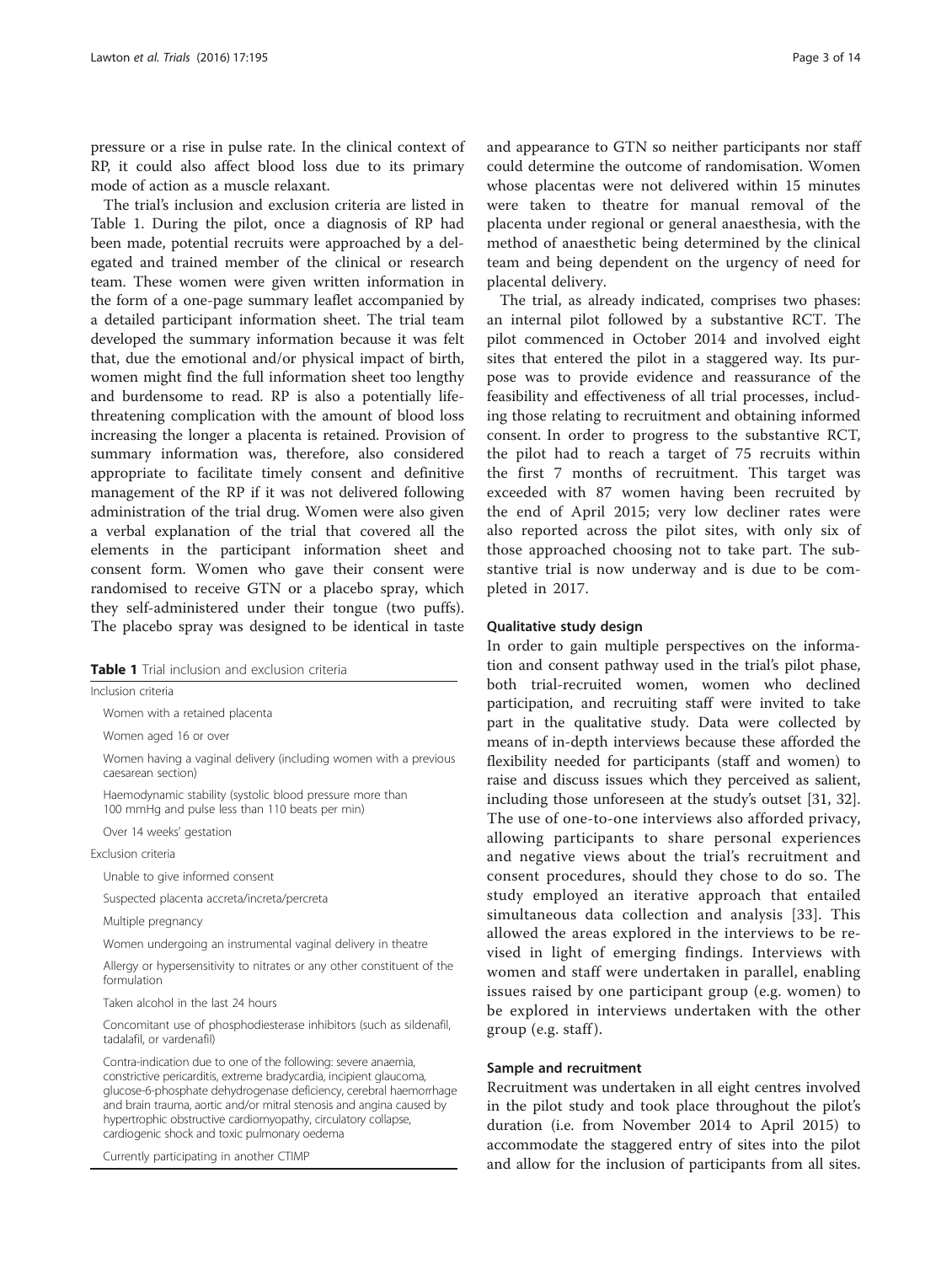<span id="page-3-0"></span>Women were approached within 2–3 days of having taken part in the trial and were either given a recruitment pack while in hospital, or if they had already been discharged, a pack was posted out to them. Staff were given or sent recruitment packs. In both cases, an 'opt-in' procedure was used and recruitment materials made potential participants aware that the team conducting the interviews were independent from the clinical trial team.

Women were purposively sampled so there was diversity in the final sample in terms of age, education/occupation, parity and ethnicity (see Table 2). Staff were selected for interviews if they had been involved in trial delivery, recruitment or consenting of the women. Across the centres, these staff comprised obstetricians, research midwives and midwifery staff. All participants gave their written informed consent to take part in an interview.

## Data collection and analysis

Interviews were conducted by NH who has over 20 years of experience of carrying out qualitative interviews on sensitive topics. To reduce potential problems with recall bias, women were interviewed within 4 weeks of having taken part in the pilot trial. While women were given the choice of a phone or face-to-face interview, virtually all opted to be interviewed by phone; most staff also opted for a phone interview. No obvious differences were observed between the content and quality of interviews undertaken face-to-face and those done by phone. Interviews were informed by topic guides developed in the light of literature reviews, inputs from staff and lay advisors, and focussed upon: women's experiences of birth; the views of women and staff about the trial and

Table 2 Participant characteristics - women

|                               | Number         | %         |
|-------------------------------|----------------|-----------|
| Age (years)                   |                |           |
| Mean: range                   | 30.7           | $18 - 40$ |
| $<$ 30 years                  | 8              | 36        |
| Ethnic group                  |                |           |
| White British                 | 17             | 77        |
| South-east Asian              | $\mathfrak{D}$ | 9         |
| Other                         | 3              | 14        |
| Highest education level       |                |           |
| School                        | 7              | 32        |
| Further education             | $\mathfrak{D}$ | 9         |
| Degree                        | 8              | 36        |
| Higher degree                 | 5              | 23        |
| Previous birthing experiences |                |           |
| Primagravidae                 | 9              | 41        |
| Previous retained placenta    | 5              | 39        |

trial procedures; the method, timing and content of information delivery; and, the information and consent pathway used during the trial's pilot phase (see Table 3). As indicated above, the topic guides were also revised in light of emerging findings. For example, in the initial phase of interviewing, women and staff were all asked a very general question about the timing of informationgiving in the pilot – What do you think about the timing of the information given in the Got-it trial? After most women spontaneously volunteered that they would have appreciated receiving information about the trial during their pregnancy, the staff topic guides were expanded to explore their views about providing such information during the antenatal period. Interviews with women averaged around 25 minutes and those with staff 45 minutes. In all but two cases (where women had to end the interview abruptly to attend to their babies) all key areas in the topic guides were covered and explored in depth. Data collection continued until data saturation was achieved; that is, until no new findings or themes could be identified in new data collected.

All interviews were digitally recorded and transcribed in full. As already indicated, data analysis was iterative and commenced as soon as data collection began. Data were analysed thematically by JL and NH using the method of constant comparison [\[34\]](#page-13-0). This thematic approach entailed individual interviews being read through repeatedly before

| Table 3 Areas of questioning explored in the topic guides |  |  |  |
|-----------------------------------------------------------|--|--|--|
|                                                           |  |  |  |

|                     |  | <b>I WINTER</b> IN CAS OF GACSHOTHING |  |
|---------------------|--|---------------------------------------|--|
| Topic quide – Women |  |                                       |  |

- Demographic information
- Experiences of labour, birth and postpartum period
- Experience of consent pathway used in the Got-it trial
- Timing of approach for participation in the Got-it trial
- Understanding of trial and information
- Factors influencing decision to participate in Got-it
- Information needs
- Experiences of trial participation
- Views on research participation in general
- Topic guide Staff
- Demographic information
- Former trial experience
- Perceptions of the Got-it trial (equipoise)
- Involvement in the Got-it trial
- Recruitment and consenting experiences in the Got-it trial
- Perceptions of the consent pathway used in the Got-it trial
- Timing of approach for participation in the Got-it trial
- Participants' understanding of trial and information
- Quality of participants' consent
- Impact of research on HCP-patient relationships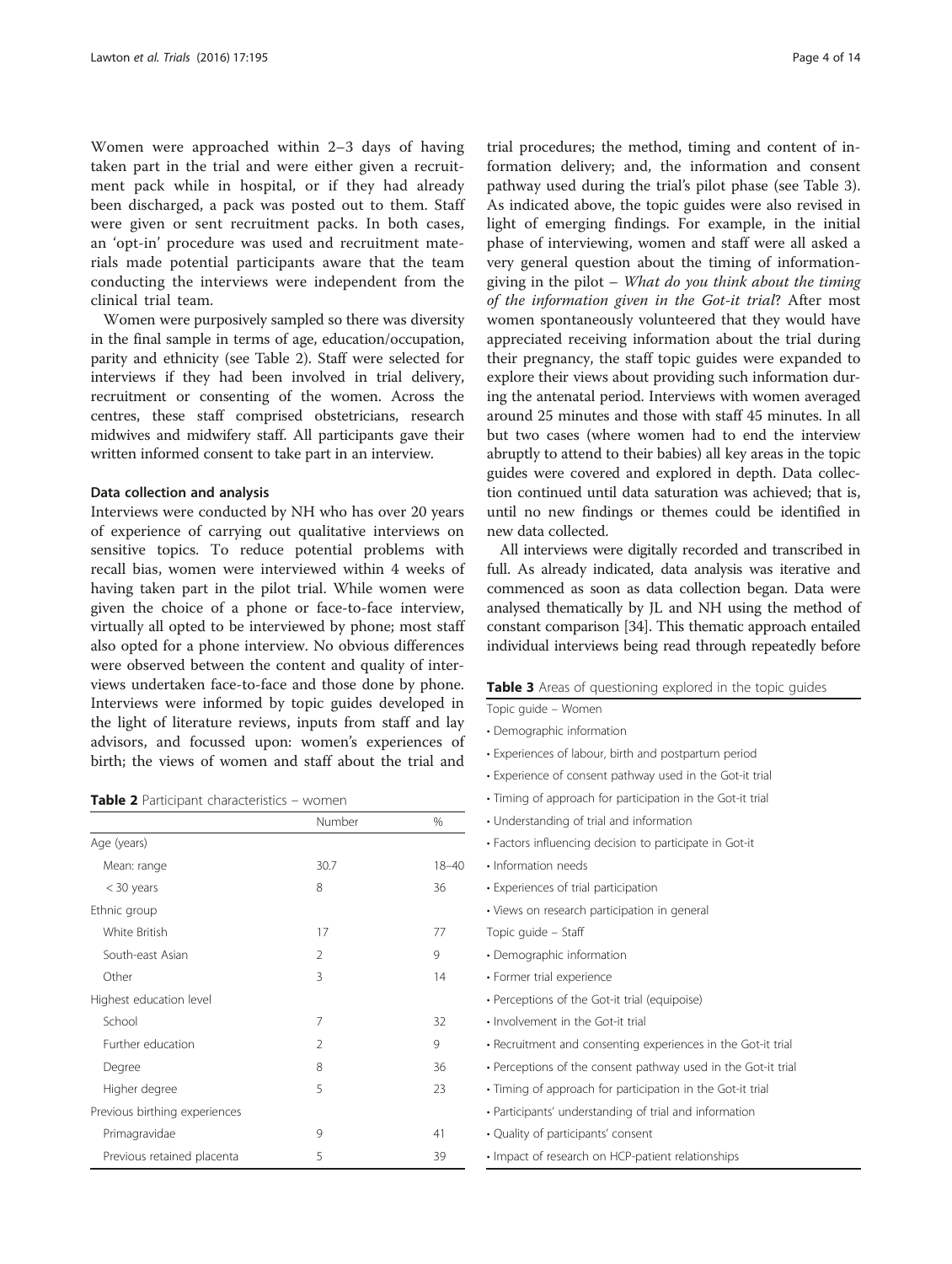being cross-compared to identify issues and experiences cutting across different accounts. A comparative analysis of women's and staff accounts was also undertaken to identify differences and similarities in their views about recruitment, consent procedures, and the timing of information delivery − and the reasons for these. JL and NH undertook independent analyses before meeting to discuss and reach agreement on key findings and themes and to develop a coding frame. The qualitative analysis software package NVivo9 (QSR International) was used to facilitate data coding and retrieval. Coded datasets were subjected to further, in-depth analysis to identify additional themes and illustrative quotations.

Ethical approval for the trial and the qualitative research was given by Newcastle and North Tyneside 2 Research Ethics Committee. To safeguard confidentiality, all participants were allocated pseudonyms which are used below.

## Implementation group

An implementation group was put together for this study comprising members of the trial team, staff representatives from each of the pilot trial sites, patient representatives, the qualitative study team (JL, NH and CS) and a member of the Trial Steering Committee. The findings reported below were fed back to this group at the end of the pilot phase of the trial. In light of these, the group compiled a series of recommendations to facilitate the running of the substantive trial, some of which focussed upon refining the information/consent pathway. These are returned to later in the paper.

## Results

Forty-nine women and 37 staff were invited to participate. Twenty-two (45 %) women and 27 (73 %) staff were interviewed and full details about the sample can be found in Tables [2](#page-3-0) and 4. Although it had been our intention to interview 'decliners', four of the six women who declined trial participation during the pilot were deemed by clinical staff to be inappropriate to approach, and the remaining two did not opt-in to the qualitative study.

In keeping with quantitative data from the pilot (which showed good levels of recruitment and very low decliner rates) both women and staff presented their recruitment experiences as having been relatively straightforward and uncontroversial. However, while the trial was considered easy to recruit into, views about the consenting procedures and, more specifically, the timing of the information needed to promote fully informed consent were more mixed, with notable differences between women and staff. Below, we consider these findings in more detail. We begin with women's perspectives and experiences of the information and consent pathway used in the pilot and

Table 4 Participant characteristics – healthcare professionals

|                                    | Number | %  |
|------------------------------------|--------|----|
| Staff <sup>a</sup> $(n = 27)$      |        |    |
| Doctors                            | 10     | 37 |
| Consultants                        | 3      | 11 |
| Clinical midwives                  | 6      | 22 |
| Labour ward leads                  | 2      | 7  |
| Research midwives                  | 11     | 41 |
| Highest education level            |        |    |
| Professional qualification/diploma | 2      | 7  |
| Degree                             | 17     | 63 |
| Higher degree                      | 8      | 30 |
| Years in post                      |        |    |
| $<$ 2 years                        | 6      | 22 |
| 2-5 years                          | 16     | 59 |
| $> 5$ years                        | 5      | 19 |
| No previous trial experience       | 7      | 26 |
|                                    |        |    |

<sup>a</sup>Doctors were interviewed from seven sites, clinical midwives from four and research midwives from all eight sites. At least two staff members, a research midwife plus one other, were interviewed in seven sites

how they thought it might be improved, before moving onto staff accounts. In doing so, we attempt to understand how, and why, the differences in their perspectives arose.

### Women's views about the trial

In general, women conveyed very positive views about the trial despite, in most cases, having subsequently had to go to theatre for manual removal of the placenta. Women described the trial as being a valuable and well-intended piece of research and which, as Helen suggested, will 'hopefully mean that women in the future won't need to go to theatre'. They also pointed out that the trial had been very straightforward in terms of what had been required of them: 'I was happy to do it, 'cause I thought "it's only 15 minutes to wait, to see if it (the spray) works"' (Hazel), and had entailed only very minimally invasive procedures: '…like putting a spray under my tongue, that didn't bother me at all' (Kirsty). In addition, most women suggested that they had welcomed the opportunity to try an alternative intervention rather than going straight to theatre:

'I think it made me thankful that they'd offered me an alternative rather than just whisking me off to theatre and sort of knocking me out or anything like that. It made me feel like they were giving me all of the possible options for the scenario that I was in. So I felt like they were looking out for (me), not only for my health, but psychologically as well.' (Trina)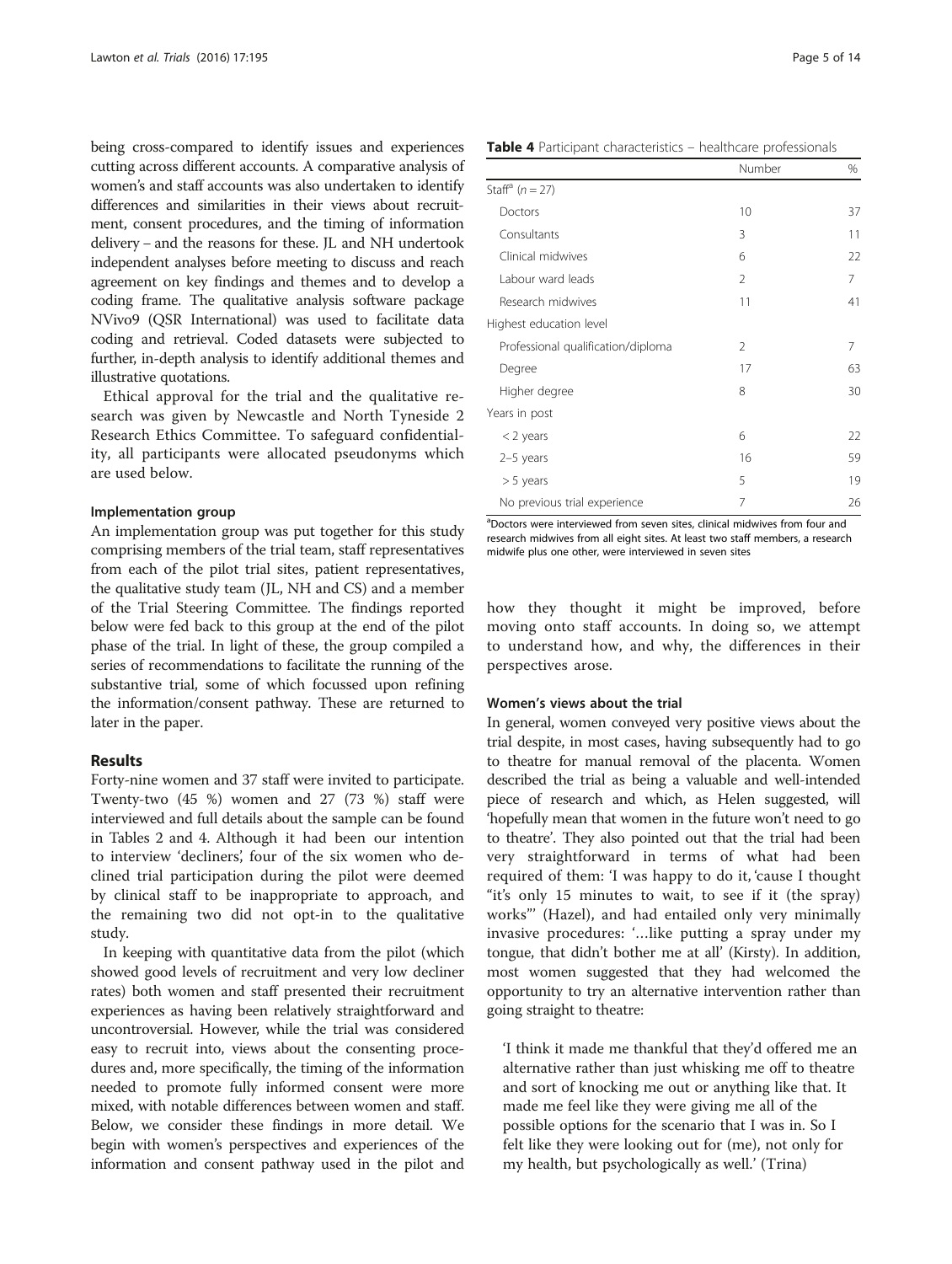As we will now go onto consider, as well as the simple nature of the intervention (a spray) raising no disincentive to participate, women's earlier experiences of labour and delivery were important components underlying their positive views about the trial. We will also show how these earlier experiences informed women's preferences for information delivery as well as leading to many later questioning whether their consent had been fully informed.

## Women's views about information delivery and giving informed consent

In the interviews, women were invited to talk about the events that had led up to their taking part in the trial. While this line of questioning prompted a minority  $(n = 3)$ to describe a relatively straightforward and pain-free birth, many recounted birthing experiences which had been painful and often protracted and, for which, in some cases, analgesics had been required:

'It was really horrible. The pain was unbearable, it really was totally unbearable for me. I was feeling like "I will die of this thing."' (Amal, prescribed diamorphine)

'I'd already been in labour for about 30 hours, I was in a lot of pain so I'd asked for an epidural… But then several hours later – and my waters had broken at this point – the epidural had come out slightly at the back so I ended up without pain relief for the pushing part, which was really painful.' (Faith)

As well as having been left physically and emotionally exhausted by these kinds of births, some women, including Tracy below, highlighted additional distress which had resulted from a complicated delivery and ensuing concerns about their baby's health and safety:

'I started off on the labour on Sunday, it was like a really, really slow labour, contractions just were never, ever going to deliver a baby. So they induced me on the Tuesday and within like half an hour my contractions were like every 6 and 10, which were just too quick, my body couldn't handle it, I don't think I could handle it. So they slowed my labour down. I had diamorphine and whatever else I could have. When I went to the labour ward I had to have the clip on baby's head to check her heart because obviously she was struggling with the contractions speeding up again. I just thought it was just horrendous. I was so worried about her (baby) and so scared.' (Tracy)

In some cases, quick births were also described as having had adverse physical and emotional impacts, with Kirsty, for instance, sharing her experiences of having gone into shock after a rapid and intense labour:

'I'd been very vocal during the birth and then afterward I went really quite quiet. Because everyone was like, "are you sure you're ok, are you alright?" and they kept on checking I was ok… I think because it happened all in all it was a quick birth, I think I was in a bit of shock about that.' (Kirsty)

Women also described how their distress had intensified after discovering that they had a RP. Notably, worry and panic reactions were shared by those, such as Trina, who had no prior knowledge of this type of condition and who had assumed that it must be very serious:

'You know when somebody says that there's something wrong and you're not expecting there to be, and you don't know a lot about it, there were moments that it was quite scary.' (Trina)

## Women's experiences of, and views about, the information and consent pathway

Given their pre-birth experiences, most women described how, by the time they were approached to take part in the trial, they had been 'tearful and emotional and exhausted' (Anna), 'overwhelmed' (Arlene) and 'at the end of my tether' (Hannah). As a consequence, women described how they had valued being given a succinct information leaflet to read rather than a full participant information sheet, because, as Faith explained, 'at that point I was cross-eyed and it was just about all I could take in' and, as Celia elaborated, 'it was easy to understand, because I was not, you know, probably not my normal self… I wasn't up to being bamboozled or overwhelmed with information or anything'. Others described how they had simply been too exhausted and distracted to read even the succinct written materials; and, hence, how it had been very helpful to have had staff present to go through the literature with them and provide verbal descriptions and summaries of the trial.

Thus, women were generally very positive about the content and mode of delivery of trial information which, as Kate described, was 'as good as it could have been, given everything which was going on at the time'. However, most also noted that, by the time they had been approached to take part, they had simply been too exhausted, distracted and/or emotionally overwhelmed to assimilate and retain all the information provided:

'I genuinely think they probably told me everything about the trial, but my head was elsewhere, I was utterly exhausted.' (June)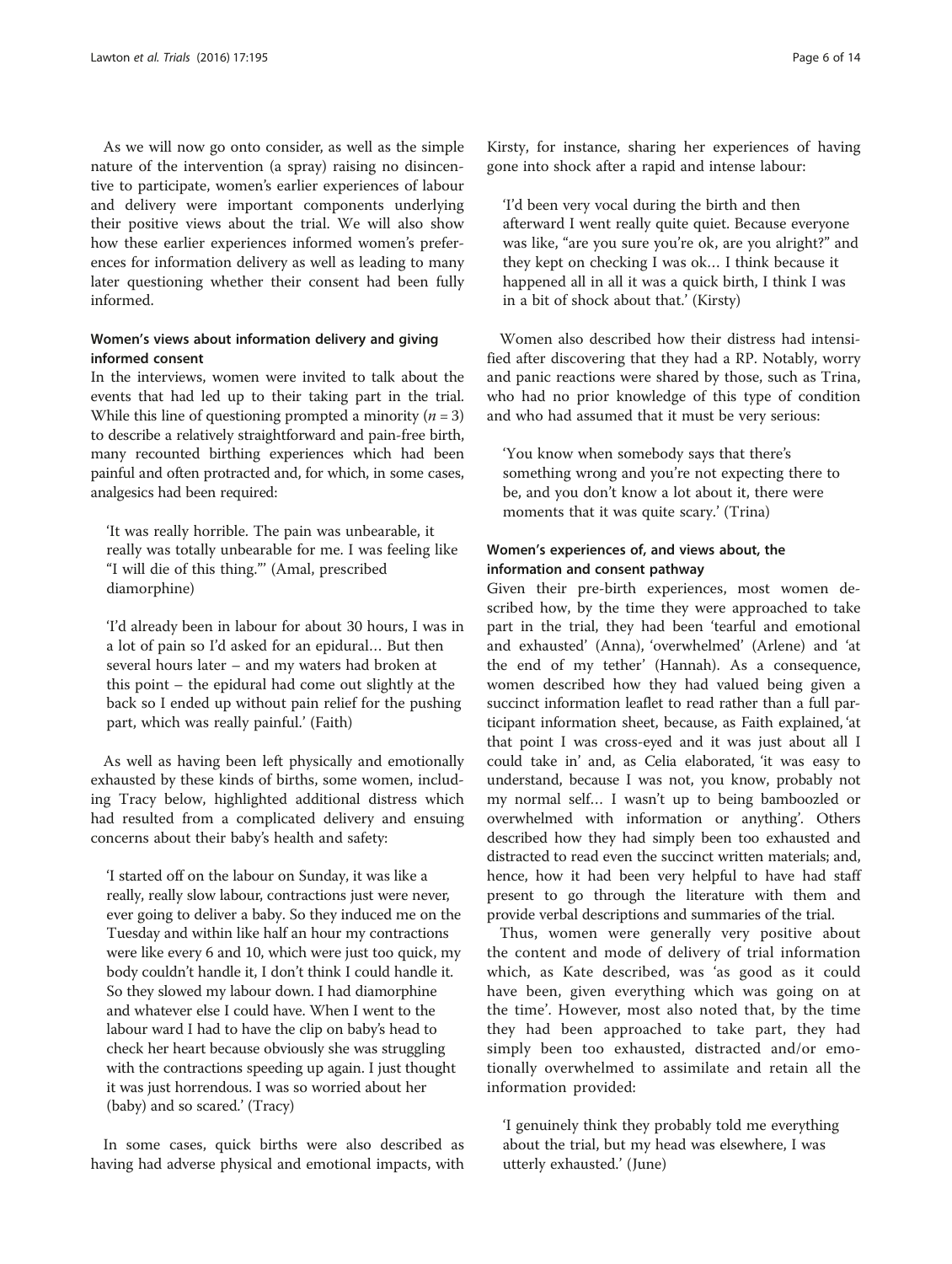'…they (possible side effects of taking GTN) were on the form but if I'm being honest, I cannot remember what any of them were. I remember that the nurse read them out and went through it with me but I was utterly done in.' (Faith)

Some women, including Heather, also reflected on how their concentration and ability to take trial information on board had been further compromised by their awareness that they were in an emergency situation with a lot of activity taking place around them:

'I think I had the baby and I think the midwife were kind of fiddling with the cord and trying to get things out and then they were chatting to me… they were putting the, eh cannula in my hand and stuff as well. So I can't remember all of it… and I was quite anxious already, thinking am I going gonna have to get this epidural done?' (Heather)

In addition, most described recognising, with hindsight, that the approach to take part in the trial had taken place at a time when they had been in a very vulnerable emotional situation; one which had resulted in their consenting from 'a point of desperation' as Arlene aptly put. The women who felt this way described how, at the time they were recruited, they would have considered almost any option which might have prevented them from having to undergo further invasive medical procedures and from having to leave their baby:

'And she said that I could try this new drug and it's the last resort before an epidural to take the placenta out. So I just thought, "oh my God I don't want an epidural" so I tried it.' (Hannah)

'I'd have done anything to sort of avoid having to go to theatre. My daughter had been taken into the SCBU\* because she was premature, so I wanted to get to her as quickly as possible. And obviously the quicker I delivered the placenta, the quicker would get to my daughter.' (Trina) (\*SCBU special care baby unit)

As a consequence of being in what they saw as a desperate state, most of these women described having made their decision to take part in the trial more or less instantly, without clarifying or seeking further information or consulting others:

'I just said yes straightaway. I didn't want to mess around, I just wanted to hold my baby really… It was just me, snap decision, saying "yeah, right, ok", I don't think I even looked at my husband.' (Liz)

'At time when I said yes, I didn't need to think about… all I knew is that I was a mum without a baby who needed me.' (Trina)

Some women also reflected on how, due to their eagerness for a quick-fix solution which might prevent them from going to theatre, they had neither been interested in, nor receptive to, learning about the possible risks and side effects of taking GTN:

'But yeah, you know, I didn't really think at that point, it was just so appealing to me that I could have a spray and, you know, wouldn't have to go to theatre that I probably didn't want to think about the risks too much.' (Susie)

Hence, while nearly all women were confident that they had actively consented to take part in the trial and that their consent had been 'given freely' as June put it, the majority also questioned whether, with hindsight, their consent had been fully informed:

'At the time I felt I was quite informed. I felt fine about taking part. I didn't feel worried about it. I know I was, it was okay… But looking back, there was quite a lot going on. I don't know how much I was taking on board, so I am not sure how informed my decision really was but, at the time, I don't think I cared either.' (Diane)

In general, women did not consider their participation to have been problematic despite questioning whether their consent had been fully informed. This, as indicated above, was in large part due to their positive perceptions of the trial and the minimal demands that participation had required. However, there was a minority who conveyed more ambivalent views, all of whom who went on to experience a postpartum haemorrhage or another complication which they thought might have been due to taking GTN:

'I just had a massive haemorrhage then sort of straight away… within 2 minutes of having it (trial spray), my BP dropped and my heart rate shot up… and there was all just suddenly doctors in the room… and I'm thinking, "oh my God, what have I done, I'm bleeding to death."' (Lynne)

'I mean I had a really bad panic attack, it was really intense, my heart rate was through the roof for quite a while… And was so ill afterward, you feel like "oh God, was that the right choice that I made", you know it scared me a bit that I took the choice without really thinking about it.' (Hannah)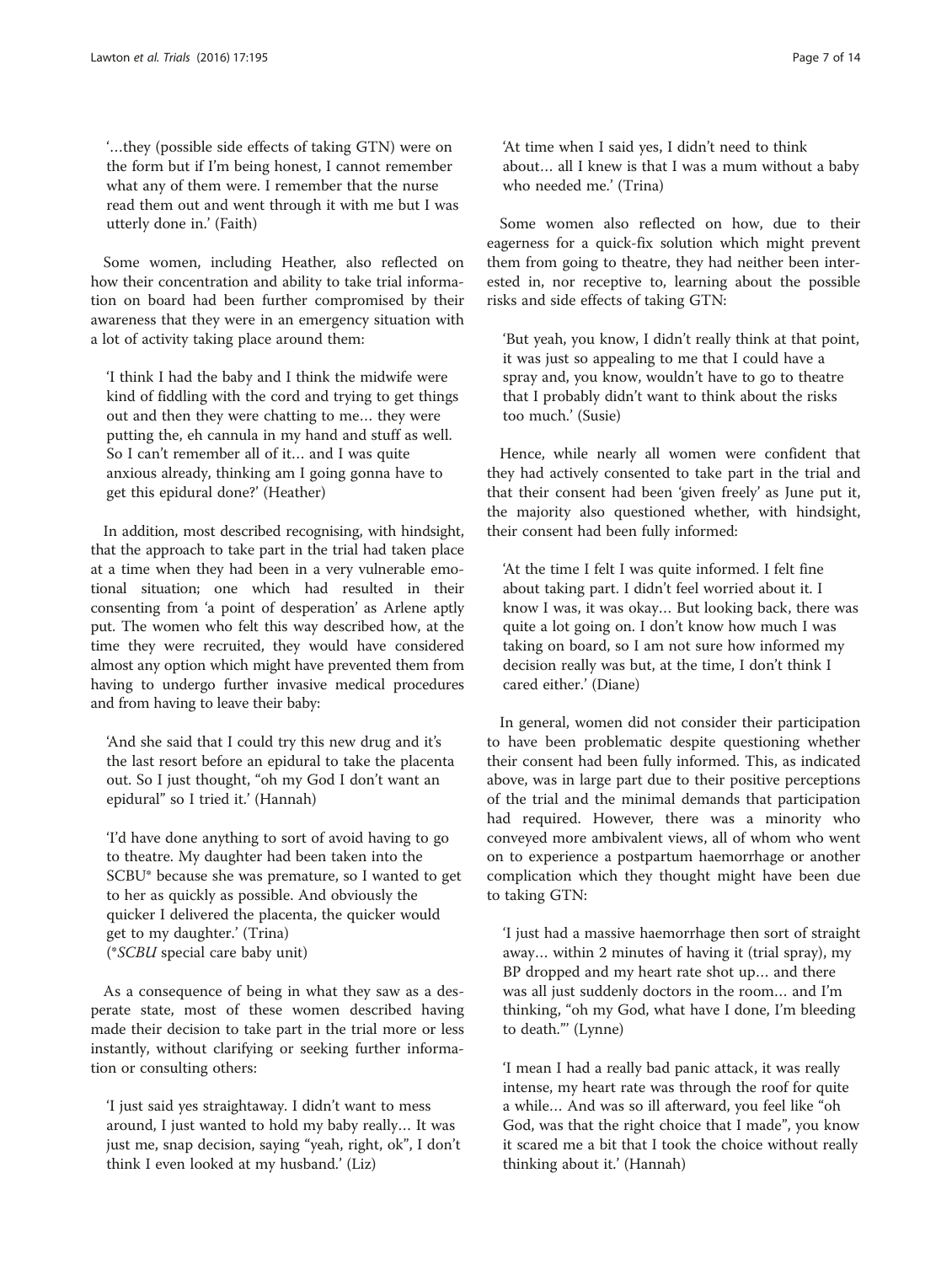As the quotes from Lynne and Hannah also make apparent, these women conveyed regret and concern about having made a decision to take part at speed, and without fully considering the risks.

## Women's views about improving the information and consent pathway: extending information-giving into the antenatal period

As women's accounts made apparent, the difficulty with giving and gaining informed consent arose from the context and timing of the recruitment approach and, relatedly, their physical, emotional and mental states at the time. For this reason, when asked what they thought about the trial's information and consent pathway, most spontaneously suggested that their decision-making and, hence, ability to give informed consent could potentially have been enhanced had they been exposed to trial information before they went into labour. Specifically, women described how earlier exposure to this information might have allowed them to digest and reflect upon it at a time when they were better placed to assimilate the details:

'I found that, because I'd just given birth, I wasn't in the right mind to understand what people were saying to me, so I think it would have been better to have got the information before.' (Kate)

Some also suggested that earlier provisioning of information might have enabled them to consult others as well as to draw upon thinking and preliminary decisionmaking made at a time when they were not in a desperate and vulnerable state. As Susie, like others, speculated, this might have helped to prevent making a rapid decision in an anxious and panicked state:

'I think, I mean… "earlier" as in before the labour, kind of during my pregnancy with midwives… because then if I would have been approached with it, you know, me and my husband could have maybe talked about it beforehand and said, you know "if I did need the spray, would I have it? You know, rather than make a quick decision based on panic."' (Susie)

A minority of women, however, did question the merits of providing trial information to all expectant mothers given the relative rarity of RPs:

'When you're preparing to give birth there's such a small chance that you'll, you know, have a retained placenta, I think if there'd been more information available I may have looked at it but I don't think I really would have given it much thought beforehand.' (Celia)

While Celia questioned the efficacy, for her, of receiving information during the antenatal period, she was keen to emphasise that information should be made available to all expectant mothers so they could decide for themselves whether or not to engage with it:

'I am a firm believer that you should have all the information available if you want to, you know, look into things – I definitely think it should be down to the mother's choice.' (Celia)

In keeping with Celia's comments, most women indicated that they would have welcomed this choice because, for them, the antenatal period had been a time when they had been 'hungry for information', as Alice put, in order to be able to make informed decisions. Indeed, several women described how they had actively sought out this kind of information because they considered discussion of birthing complications to be a necessary and important part of birth planning:

'Like I say I'd done a lot of homework into, you know, into the third stage and everything like that, so I did know that could go wrong, I was aware of it, and I was aware that there are ways of dealing with it before you have to go to theatre.' (Susie)

'I'm all for that the more information – knowledge is power as far as I'm concerned. So the more that I know the more that I feel comfortable… So I read every – every possible scenario (both laugh) that could have possibly happened in the birthing room.' (Liz)

## Women's views about improving the information and consent pathway: extending information-giving into the postnatal period

While most of the women recommended improving the information and consent pathway by introducing information about the trial during the antenatal period, some also highlighted the benefits of revisiting this information during the early postnatal period. This was particularly important for women who did not recall being given or who had lost the full participant information sheet. These women described how they had welcomed receiving copies of trial documentation prior to their discharge from hospital as this had allowed them to revisit and digest information they had not been able to retain at the time of recruitment:

'I think it was quite handy that I could take that home to read through at some point. Because giving me anything to sort of read, or consent to when I was in the delivery ward was – was pretty pointless, to be honest, because I had no idea what was going on.' (Trina)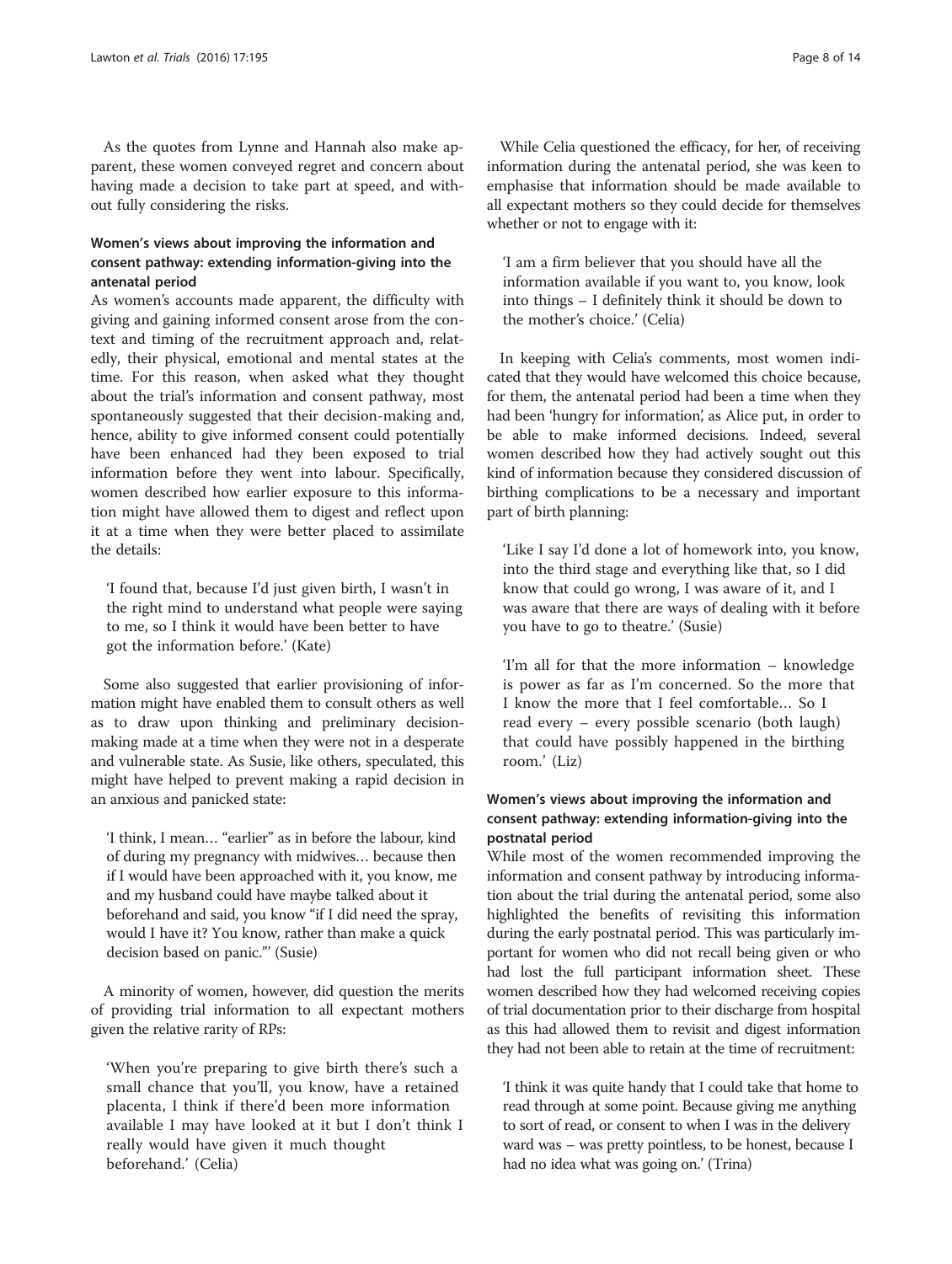For some women, the desire for more information in the postnatal period extended beyond the provision of formal trial information. Specifically, the minority of women who experienced a PPH or other difficult symptoms (see above) highlighted the benefits of having a debriefing session with trial and/or clinical staff, and conveyed gratitude when they had had the chance to do this. These women described debriefing sessions as presenting important opportunities to revisit their experiences of trial participation with staff and to learn more about the intervention drug, in order to better understand if the problems they had experienced could be explained by having had a RP or if they might have been due to possible exposure to GTN. As these women also indicated, they had wanted this information as they were seeking reassurance that, in the event of a future birth, they would be unlikely to have a similar, traumatic experience:

'Maybe a little bit of after care in terms of someone coming back and talking me through it, does that make sense? Because obviously I'd been to theatre, I'd had the panic attack it hadn't worked. And after I did, like I said, I did have a few questions, like I thought, "could it have been the spray that caused my blood pressure to go high?"' (Shari)

'Especially after having had such a bad experience (postpartum haemorrhage), it was nice while sort of an inpatient to have some feedback and just sit and talk through it afterwards, you know, with the person who approached me in the first place… Because it worries me, if I did have another one, is it going to happen again?' (Lynne)

## Staff views and experiences of recruitment and gaining informed consent

Mirroring the accounts given by women, staff described the trial as having been easy to recruit into, due to the possible benefits to women of taking part (avoiding theatre) and the minimal time and effort that participation required:

'I think it kind of sells itself, I mean I can understand why we don't get many declining because I would find it hard to find somebody who would say "no, I would rather I went to theatre and have this horrible procedure where someone puts their hand right up inside me and pulls my placenta out." So why would someone go through that as opposed to sort of, you know, doing that?' (MW J)

While the trial was seen as an 'easy sell' (Dr B), staff also reflected upon the difficulties and challenges of having to recruit and consent women within a timepressured situation. Staff also noted the additional challenges arising from having to consent individuals who might be tired, distressed and in pain and, hence, have limited ability to concentrate:

'It's an interesting environment to consent patients for a clinical trial. Because it's quite different to a sort of, you know, sit down clinic, have a think about something, then write to me if you're interested. That's the thing, it's a kind of now or never scenario.' (Dr E)

'I think it is difficult because by definition somebody who has just had a vaginal delivery is, therefore, exhausted and also now has a complication. Now it may not be immediately life-threatening, but obviously they're aware there is a problem, so they're anxious about that.' (Dr G)

Hence, staff, including those quoted above, reflected on how they had felt an ethical mandate and responsibility to convey information about the trial in clear, succinct and accessible ways, in order to achieve understanding amongst the women they were recruiting. To do this, staff discussed how they had tended to simplify and give 'the minimum of information' (Dr J) they thought was needed to gain informed consent:

'They just need to know the essentials, like the basics, like it's a trial; it's a research trial… there's a spray we can give you, two sprays under your tongue and one is the GTN spray and one is a fake, and we don't know which is which. I think just the basics, because at the time of having a baby, there's a lot of things going round in a woman's head when they've had a baby and you don't remember a lot of what's going on.' (MW N)

Staff also highlighted the benefits of delivering information verbally and of using the summary rather than the full version of the trial information sheet:

'Because the women are under the influence of drugs, tiredness, exhaustion, emotional, you know, it's important to read the information sheet to them… Because the women, they don't, in my opinion, have the ability to read the information themselves and retain everything.' (MW H)

'There is a leaflet that's really detailed and I think, you know, if they've had opiates and stuff was well they won't be in the mood for reading that, will they. There's a simplified version which is much more straightforward and I think this is probably they level you should be aiming for when someone's just had a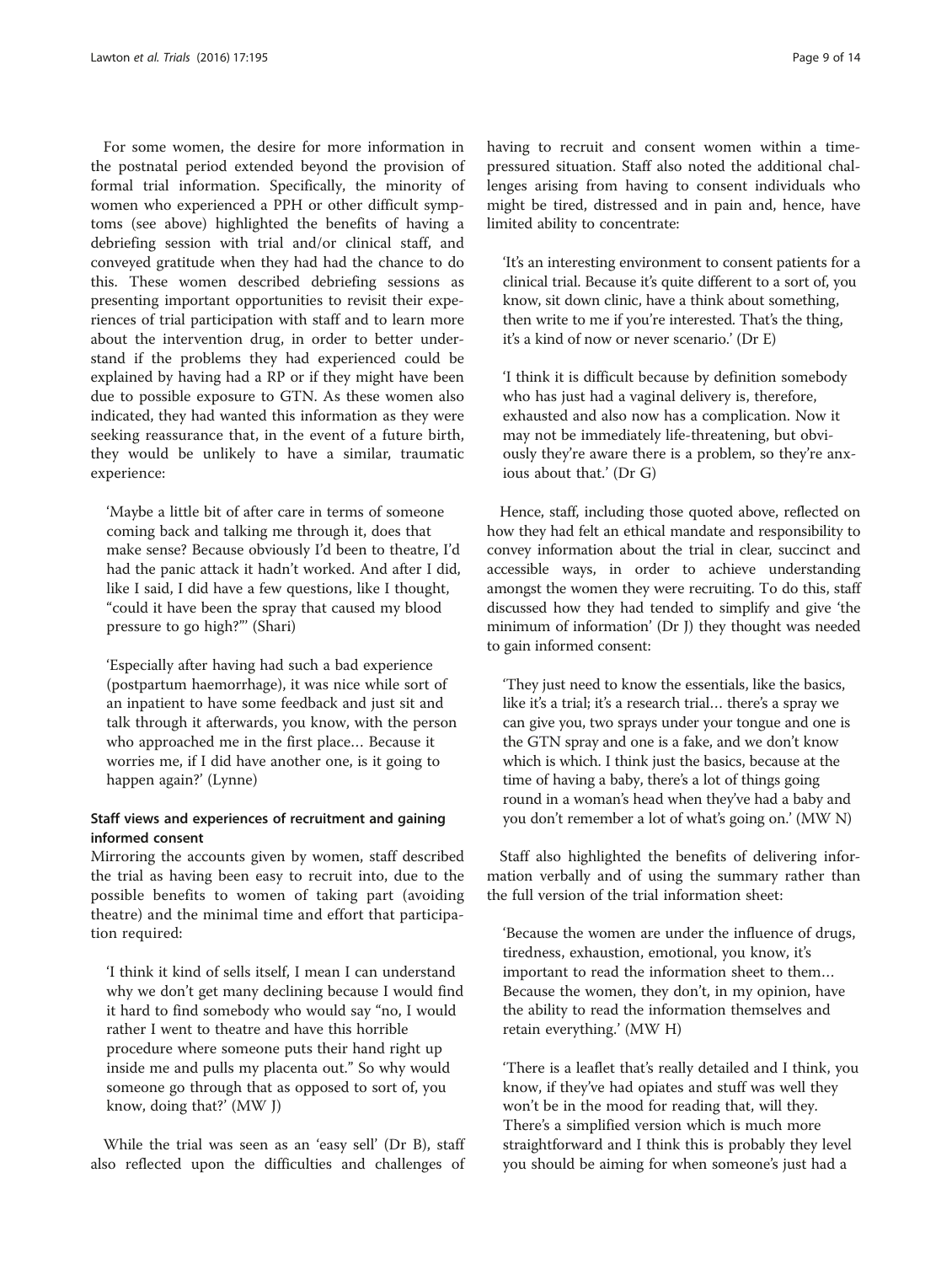baby. I don't mean that in a condescending way, I just mean they are exhausted and they've often been up for 2 days so giving them too much information is unfair really.' (DR F)

In general, staff saw their attempts as having been successful, despite the challenging circumstances in which recruitment had been undertaken. This was due in large part to what they saw as their own effort and ability to convey information clearly and succinctly, wherein: 'I've managed to do it but with difficulty' (Dr I). In addition, staff described having determined that informed consent had been given by the women they had recruited based on their observations that these individuals had generally been able to present an understanding and rationale for taking part:

'…because they usually seem to sort of spell out their rationalisation for why they went for it, you know, "anything that might give even the smallest chance of me going to theatre."' (Dr F)

'You know from what they've said, the kind of general consensus was "for the sake of it being so quick, you know, so quick, it's worth a shot."' (MW J)

## Staff views about the timing of information delivery and extending the consent pathway

Given their perception that they had been successful in recruiting and consenting women, most staff conveyed general satisfaction with the information and consent pathway used. Indeed, while staff did acknowledge the challenges of giving women information about the trial in the period immediately following diagnosis of a RP, they all saw this as the most appropriate time to do so:

'Although broaching an entirely new subject about a trial when they've just has a baby is not the optimum time to give them information… I guess it's as good a time as any in that you know, sometimes I guess the women are just so overwhelmed with all the information they get in pregnancy, to speak to all women about this trial is just a bit too much.' (Dr B)

'I don't think there is an alternative, because the alternative would be to talk to everyone who is pregnant about this may happen and it's really not that relevant to the majority of the population.' (Dr H)

Indeed, staff were reluctant to consider other approaches, a position which did not change when individuals were told, during their interviews, that women had expressed a wish for earlier informationgiving. To justify their position, most staff framed their opposition in terms of an ethic and duty of care to all pregnant women, wherein the potential (if any) benefits of delivering information during the antenatal period would be outweighed by what they saw as significant emotional costs to recipients:

'Sometimes ignorance is bliss, you know, women, they just have so much information given to them now throughout their pregnancy and I'm a bit kind of like "is it right to scare them about something that might never happen? Because they're already terrified about labour."' (MW J)

Some of the concerns staff expressed about antenatal information-giving also related to logistical and cost considerations, wherein:

'If you stop to tell everybody about this trial, but only a couple of percent will have it (a retained placenta), it's gonna waste so many resources.' (Dr J)

Other concerns related to efficacy, with some staff suggesting that, even if information was made available to women during the antenatal period, most individuals would fail to engage with it, again making this an inappropriate use of staff effort and resources:

'I just don't think it would necessarily be much help… they're going to take in what they think is relevant and at that time they're not planning on having a retained placenta, so, I just don't think it will register with them.' (Dr E)

Staff did, however, highlight the potential benefits of revisiting trial information and offering a post-trial debriefing which, as MW N suggested, would allow women to better understand 'what was happening because their head's a bit more together'. Others, including Dr J, noted that, in their institution, a broadly similar practice was already made available to women who underwent emergency procedures such as a ventouse delivery or a caesarean section wherein: 'We see our patients a day or two after the procedure to explain to them what has happened and to see if they've got more questions'.

## **Discussion**

There is a growing body of work looking at consent issues in perinatal, neonatal and other trials requiring recruitment to be undertaken in emergency situations, and this study contributes to this literature by reporting the perspectives of patients (women) and staff involved in the same trial. By exploring the recruitment and consent encounter from these dual perspectives, we have revealed a complex picture in which both points of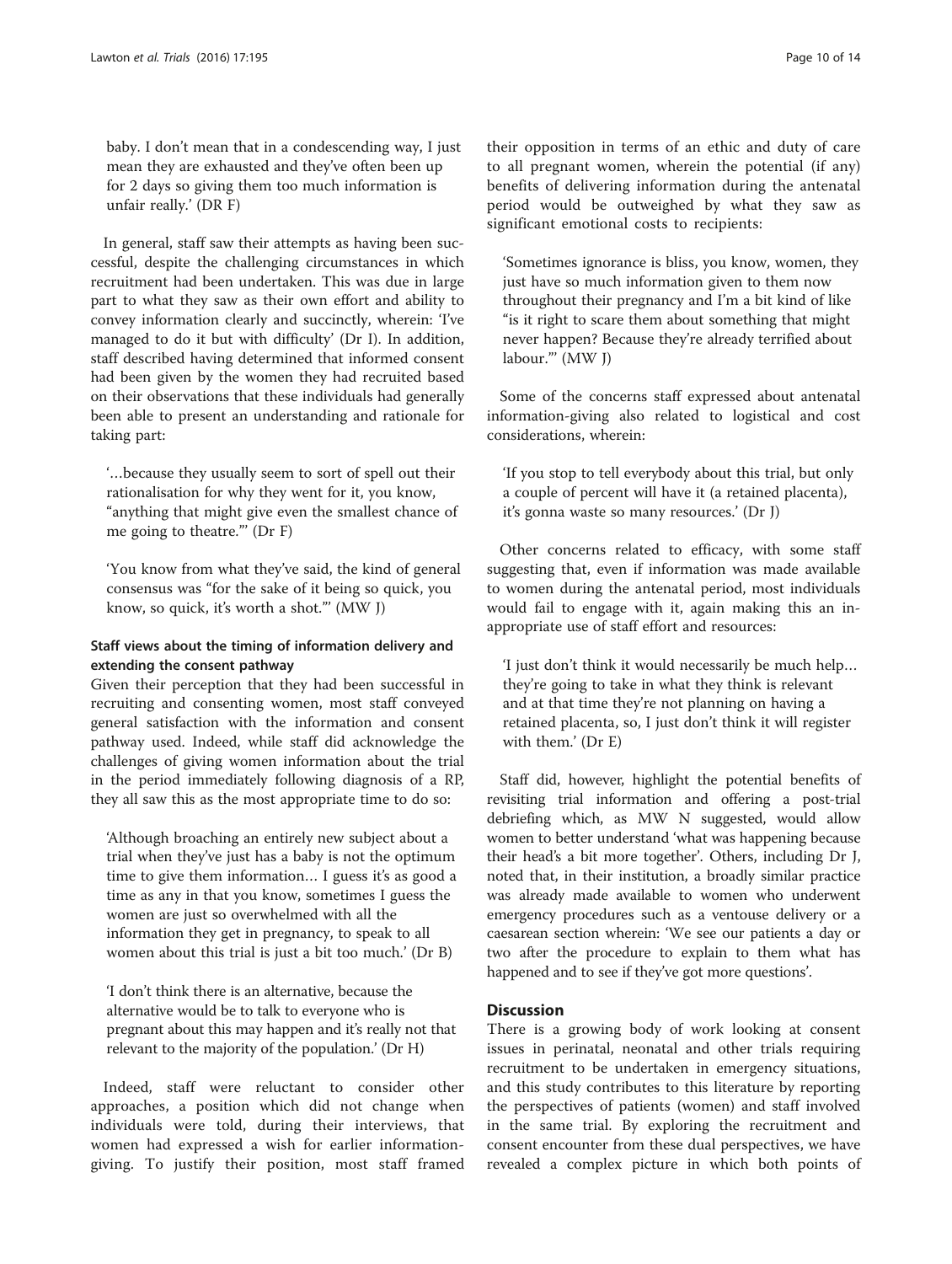convergence and divergence emerge. Both women and staff agreed that giving and processing information about a trial at the time of a diagnosis of a RP is difficult. Furthermore, both parties saw use of simplified trial materials (e.g. written and verbal summaries) as an important means of imparting information to women when their ability to concentrate might be compromised and there is limited time in which to undertake recruitment. However, while staff maintained the view that the recruitment/consent strategy used in the Got-it pilot was efficacious and acceptable, women, whilst noting that their consent had been given freely at the time, raised retrospective concerns about whether they had actually been able to make a fully informed decision. To understand the differences in these perspectives, the different factors impinging on women and staff at the time of recruitment, and what they considered the key ethical considerations to be, need to be considered.

When undertaking recruitment at the time of an obstetric emergency, staff placed emphasis on informationgiving and promoting understanding. In the main, they saw informed consent as having been achieved, in large part because of their perceived ability to impart information about the trial in clear, simple and accessible ways, and their assessments that women had understood the information they had been given. While women also valued clear and simple information at the time of recruitment, they drew attention to the experiential realities of their pre- and post-birth situations and how these also influenced their decision-making. Like the women in the pre-term labour trial studied by Kenyon et al. [\[24](#page-13-0)], they described the context in which their recruitment had been undertaken as having been inherently pressurised. In particular, women discussed how their eagerness to avoid going to theatre and their desire to remain with their babies had resulted in rapid decision-making and what they recognised, in hindsight, to be a lack of engagement with the potential risks involved in trial participation. Similar findings have been reported by Snowdon et al. [\[35\]](#page-13-0), who found that parents involved in perinatal trials also tended to make rapid decisions; in their case, due to fear, panic and concerns about their baby's safety.

To address their (retrospective) concerns about whether fully informed consent had been given, women highlighted the potential benefits of receiving information prior to giving birth, a finding also reported by Ayers et al. in a study involving parents who agreed for their babies to be recruited into a neonatal trial [\[36\]](#page-13-0). These benefits included having the opportunity to learn about the trial at a time when they might be better placed mentally and emotionally to consider the information provided. Women also suggested that receipt of information during the antenatal period could enable them to make preliminary decisions

when they were not in a vulnerable situation and to seek, and engage with, the views of others, such as their partners. The adaptations to the information and consent pathway that women proposed, however, were not in accordance with what staff considered feasible and appropriate. In this study, and by virtue of bringing the perspectives of staff and women together, we identified two potential sources of difference. These related to the nature of the information to be given, and perceptions of the impact of that information.

Staff saw antenatal information about the management of RP as difficult and potentially distressing and felt that women should be spared these details unless they became relevant to their situation. While staff generally accepted the value of discussing RPs and the trial after the event, they viewed this information as irrelevant to the majority of pregnant women, due to the relative rarity of RPs. This view, in turn, led staff to suggest that the effort involved in delivering information during the antenatal period would be a misguided and ineffective use of staff time and resources. These views contrasted with those of women who described information gathering during pregnancy (including information about obstetric complications) as a key part of their self-education and preparation for birth. Indeed, in suggesting that information should be made available during pregnancy, most of these women, like those interviewed by Snowdon et al. [[37\]](#page-13-0) who had experienced a life-threatening postpartum haemorrhage, presented themselves as 'information hungry' and as wanting to be empowered. While some agreed that they might not have found information about RP personally salient, they did not think it was inappropriate for pregnant women to be given this information. Indeed, many women thought it was important for individuals to be able to decide for themselves whether or not to engage with it.

The women in this study thus not only appeared to be drawing upon different experiential paradigms to those invoked by recruiting staff, they also seemed to appeal and make recourse to different ethical discourses. While women presented a rights-based ethical justification, staff drew upon an ethical position in which they emphasised their duty of care to all pregnant women. Specifically, staff weighed the potential benefits to the minority of women who would go on to meet trial inclusion criteria against the potential costs to all pregnant women, who, they suggested, might find information about RPs and the trial distressing and burdensome. In doing so, staff also drew upon a resource-based (ethical) discourse in which they voiced concerns about whether the delivery of trial information during pregnancy would be a prudent use of (scarce) staff time and resources.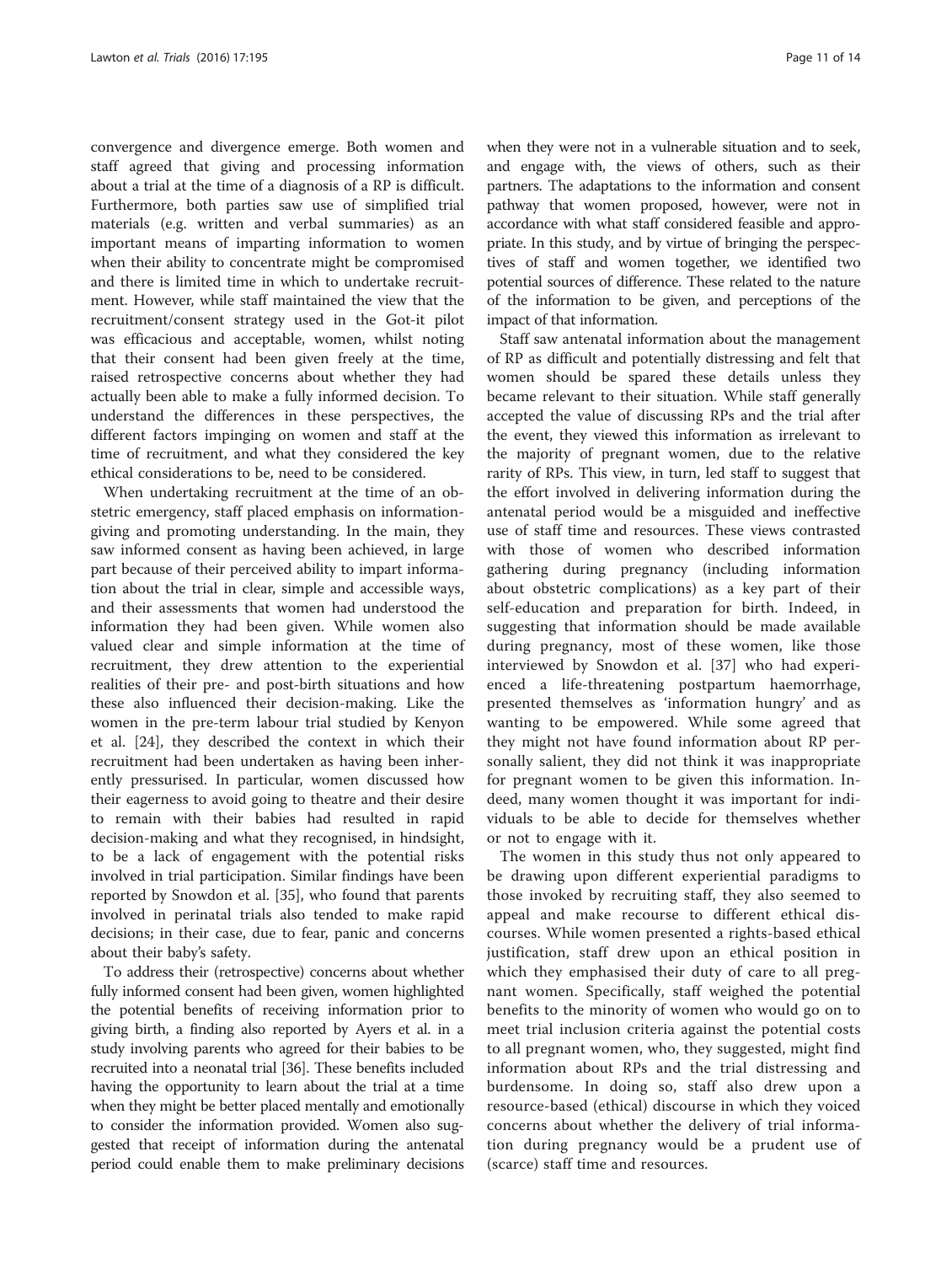#### Implications for intrapartum and peripartum research

The accounts of the women who took part in this study offer powerful empirical endorsement for the information and consent pathway developed by Vernon et al. [[25\]](#page-13-0), and subsequently enshrined within the Royal College of Obstetrician and Gynaecologists' (RCOG) guidelines [\[38](#page-13-0)], for use in intrapartum trials. Due to a lack of formal clinical guidelines at the time, Vernon et al. developed a pathway for subsequent use in a trial which also involved recruitment of women with a RP. To develop this pathway, they conducted a consultation exercise with consumer groups (local and national consumer groups, local experts in the field of consent issues and members of an ethics committee). This consultation led to the decision by Vernon et al. not only to deliver trial information at the time of recruitment, but also to present information during the antenatal period (in the form of an information sheet given at a booking appointments accompanied by tabloid style brochures distributed in antenatal clinics and labour wards). This method of information delivery was also backed up with posters, publicity in the local press and links to a study website, the intention being to raise awareness and to give women the option of obtaining more information should they wish to do so [\[25](#page-13-0)]. Such a strategy fits well with the needs articulated by the women who took part in our study, who were able to draw upon their actual experiences of having been recruited into an intrapartum trial. Indeed, the women we interviewed described both a need and right to access trial information during pregnancy, in order to be able to decide for themselves whether or not to engage with it.

By also drawing upon staff perspectives, this study highlights potential challenges to implementing an information pathway in the antenatal period − challenges which may also apply to other trials recruiting women with rare obstetric complications, such as postpartum haemorrhage [\[28\]](#page-13-0). Staff resistance to delivering information during pregnancy could be explained in part by their perceptions that women had given properly informed consent at the time of recruitment. Such a finding mirrors Ferguson's (2003) observation that staff involved in recruiting into trials of all types are generally confident that they have given appropriate levels of information to enable patients to make informed decisions [[39](#page-13-0)]. However, as described above, our findings also suggest that staff resistance to imparting information during the antenatal period could be due to their operating within different ethical and experiential paradigms to the women. This observation has important implications for the design of information and consent pathways in future trials, especially if this involves consultation with one kind of user group (e.g. patients) but these pathways then require implementation by another group (e.g. health professionals). In light of our own findings, we would recommend that careful thought be given to the constitution of consultation groups, to ensure the views of all parties involved in the recruitment and consent process are taken into account. What is interesting to note in this study is that when the findings outlined above were presented to the implementation group (comprising both health professionals and patient representatives) at the end of the pilot phase, a compromise position was reached. This involved targeting antenatal information at women who are identified as being at increased risk of a RP (e.g. due to having had a previous RP [[40\]](#page-13-0)). In addition, the implementation group advised cascading general information about the trial through posters in antenatal clinics and community bases, and via NHS websites and social media feeds, thereby allowing 'information hungry' women the opportunity to learn about the trial and access more detailed information should they wish do so. See Table 5 for further details of these key recommendations.

While the pathway recommended by Vernon et al. [[25\]](#page-13-0) and subsequently by the RCOG [\[38](#page-13-0)], places heavy emphasis on antenatal information delivery, the women and staff who took part in our study also highlighted the benefits of information-giving being extended into the early postpartum period. In most cases, this was to allow women to revisit information about the trial and learn more about the details at a time when they were better placed physically and emotionally to assimilate and comprehend it. However, there was also a minority of women who had experienced a postpartum hemorrhage or another distressing complication and who expressed a need to discuss their experiences and revisit trial information with staff in order to make better sense of what had happened to them. This need for a debrief has also been expressed by women who have experienced a postpartum haemorrhage or other severe birthing complications in non-trial situations [[36, 41](#page-13-0), [42](#page-13-0)] and who

## Table 5 Excerpts from Recommendations of the Implementation Group, May 2015

It is '…recommended that the pathway to be used in the main trial should draw upon the principles of the pathway developed by Vernon et al. but be "scaled down". It was proposed that information about the trial should be displayed in settings where women receive their antenatal care in the form of posters and leaflets. It was also agreed that these documents should contain clear information about how women could access further information should they wish to do so; for instance, by providing contact details of trial staff and links to websites (Got-it or local Trust websites) containing more information about the trial and about retained placentas). The potential to use of social media such as Twitter and Facebook was also highlighted. It was suggested that the proposed method of information delivery would meet the needs of women who are "information hungry" whilst not overburdening those who are not.'

It is '…recommended that those women who are identified as being at increased risk of having a retained placenta (e.g. due to having had one previously) should, when possible, be targeted during the antenatal period and these individuals should be given a trial information sheet.'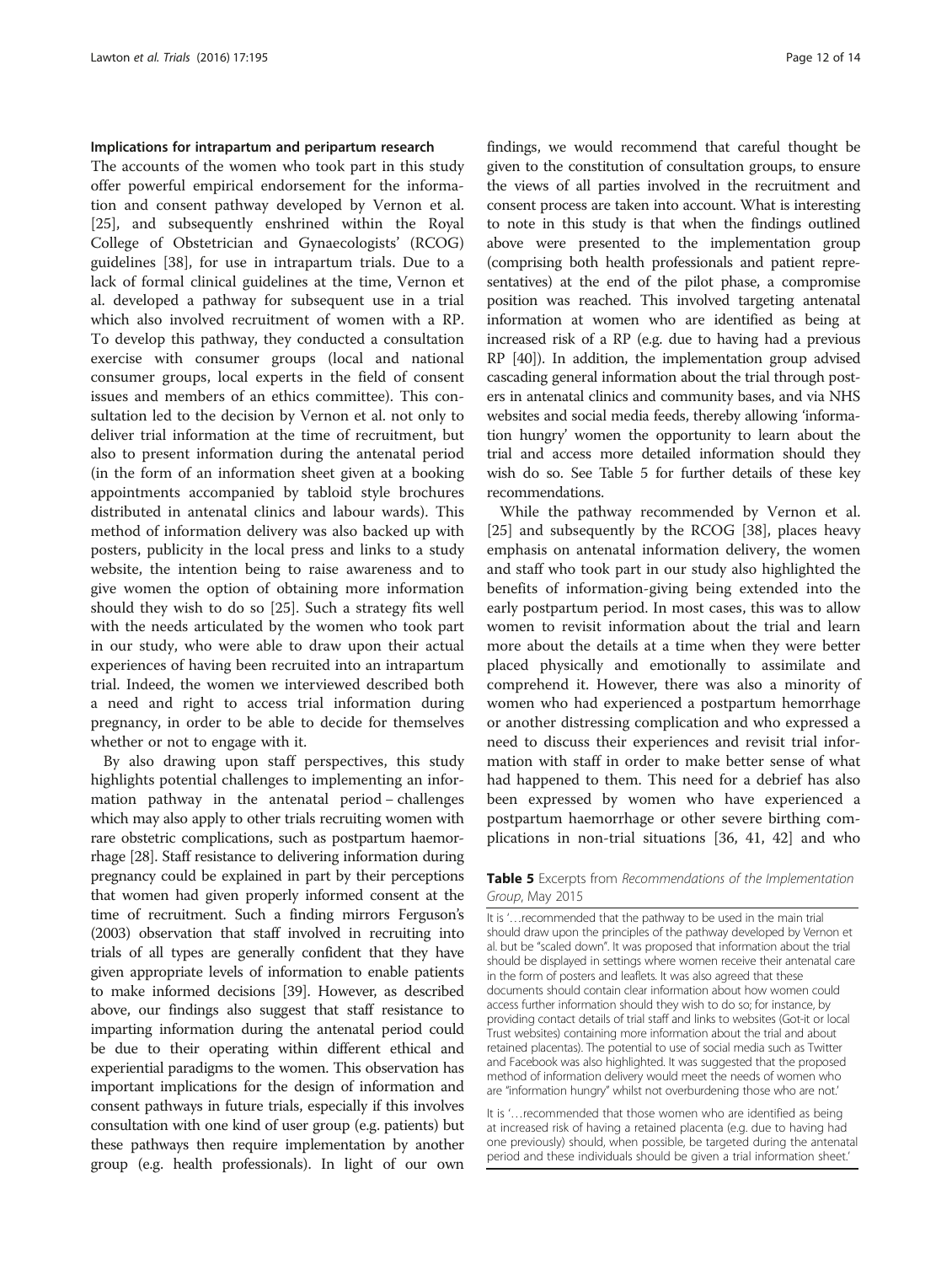described feeling abandoned and left with questions if this was not offered to them [\[42\]](#page-13-0). What is particularly salient to note here is that, even if women feel satisfied with consent procedures at the time of recruitment, their perspectives may subsequently change. Not only does this highlight the challenges for staff about making assessments about women's competency to make an informed decision at the time of recruitment, it also highlights the importance of following up women post trial, especially those identified as having had negative experiences.

A key area of agreement between women and staff lay with the benefits of using summary and verbal versions of trial information at the time of recruitment. The use of this kind of approach is not currently highlighted in RCOG guidelines for obtaining a valid consent for participation in research while in labour or in the immediate postpartum period [\[38\]](#page-13-0). Arguably, however, it should be considered for use in future trials involving recruitment of participants experiencing physical and/or emotional exhaustion, especially those where there is only limited time to undertake recruitment. Not only is this a relatively 'low cost' option to implement, the staff who took part in our study described how that they had found summary information easy and appropriate to deliver.

## Strengths and limitations

A key strength of this study is that it drew upon the perspectives and experiences of women (trial participants) as well as those of recruiting staff and, in doing so, it has been possible to identify discrepant and sometimes contradictory views. In addition, and in contrast to the study by Vernon et al. [[25](#page-13-0)], these perspectives and experiences were informed by involvement in a real rather than a hypothetical trial scenario. As such, this study offers new and potentially important insights relevant for future trial designs. However, while women recommended that trial information should be delivered during the antenatal period, the current study did not present an opportunity to evaluate whether, and how, pregnant women who are not yet sensitised to the issues around RPs might engage with, and use, this information in practice. This is an important area for future research, as others have also recommended [[37\]](#page-13-0). While this study also provides powerful endorsement for information to be given at the time of recruitment in simplified verbal and written forms, the relatively straightforward (and hence easy to explain) nature of the Got-it trial intervention needs to be taken into account. Hence, future research could evaluate use of simplified/summary information in more complex intrapartum trials as well as in other trials involving recruitment in emergency situations.

## Conclusion

This qualitative study of patients' and staff experiences of recruitment to a peripartum trial suggests that while gaining and giving consent to research participation in an 'emergency' situation may be perceived as relatively straightforward, the consent obtained may not be as informed as it could be. Women's suggestion that the quality of informed consent could be improved by receiving trial information during the antenatal period was not generally supported by staff on the grounds that this would be burdensome for both individual women and healthcare systems. As the findings of this study suggest, these discrepant perspectives and views may be due to the two parties (women and staff) drawing upon, and making recourse to, different ethical and experiential paradigms. In doing so, we have highlighted the potential importance of including multiple perspectives when developing information and consent pathways for use in future (peripartum) trials.

## Consent

Written informed consent was obtained from participants for publication of their individual details and accompanying quotes in this manuscript. The consent form is held by the authors and is available for review by the editor-inchief.

#### Abbreviations

GTN: glyceryl trinitrate; RCT: randomised controlled trial; RP: retained placenta; RCOG: Royal College of Obstetricians and Gynaecologists; SCBU: Special Care Baby Unit; UK: United Kingdom.

#### Competing interests

JL, CS, SM, FD and NH declare that they have no competing interests. JEN has grant funding from governments and charities for clinical trials in pregnancy.

#### Authors' contributions

JL conceived of the design of the study, analysed the data, drafted the manuscript and is the guarantor. CS contributed to the interpretation of the data and helped draft the manuscript. SM contributed to the interpretation of the data and commented on the manuscript. JEN contributed to the interpretation of the data and commented on the manuscript. FD help to design the study, was involved in the interpretation of the data, helped draft the manuscript and is joint last author. NH contributed to the design of study, collected and analysed the data, helped draft the manuscript and is joint last author. All authors have read and approved the final manuscript.

#### Acknowledgements

This qualitative research was undertaken as part of the Got-it trial (trial registration number: ISCRTN 88609453) which is funded by the National Institute for Health Research Health Technology Assessment (HTA) programme (project number: 12/29/01). The views and opinions expressed therein are those of the authors and do not necessarily reflect those of the HTA, the National Institute for Health Research, the NHS or the Department of Health. The authors would like to thank the women and staff members who kindly took part in the interviews and the Got-it trial team for supporting the work.

#### Author details

<sup>1</sup> Centre for Population Health Sciences, University of Edinburgh, Edinburgh, UK. <sup>2</sup>Department of Medical Statistics, London School of Hygiene and Tropical Medicine, London, UK.<sup>3</sup>MRC Centre for Reproductive Health,